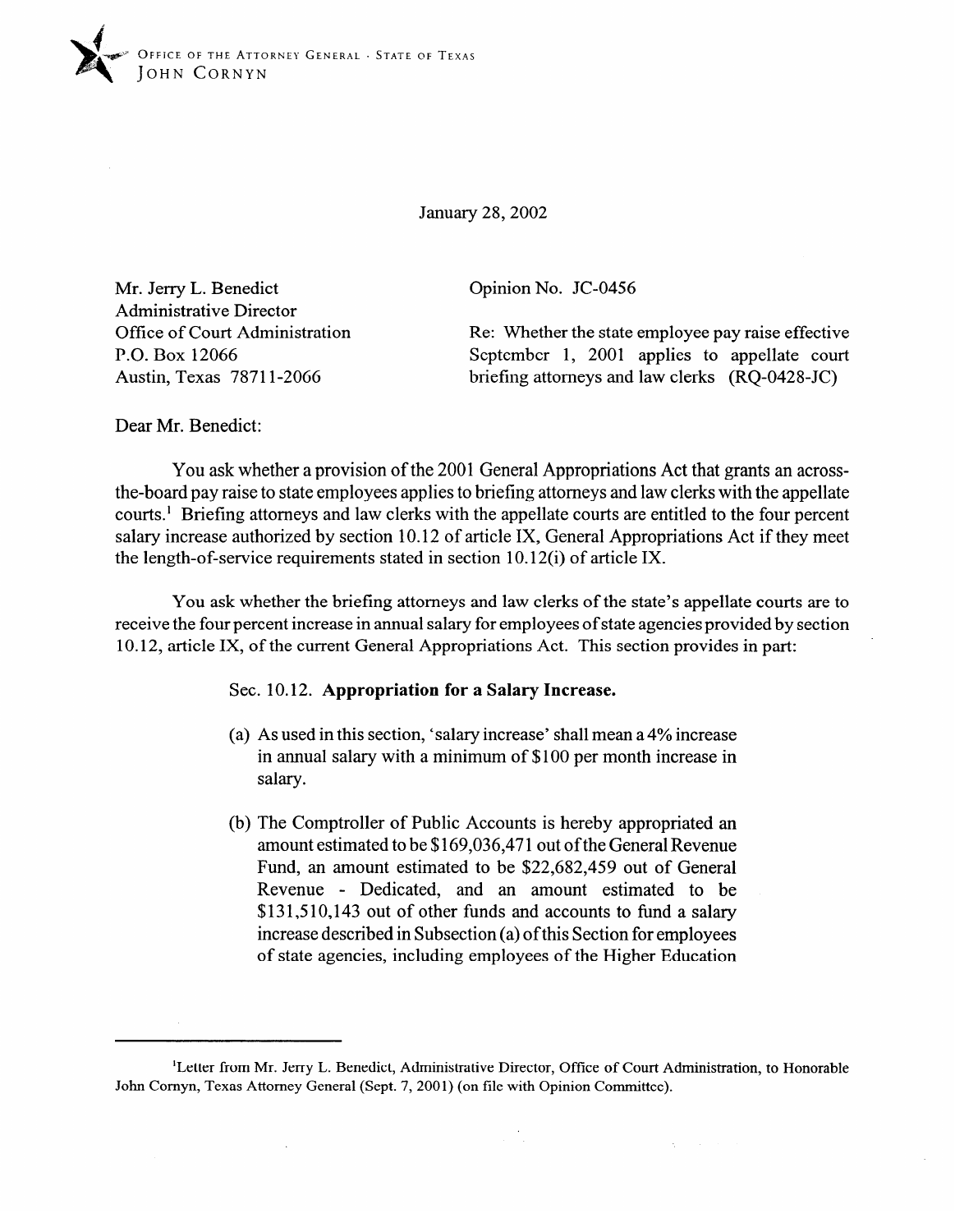Coordinating Board, as such a salary increase is reflected in the salary rates authorized elsewhere in this Act.<sup>2</sup>

(c) Non-faculty Employees at Institutions of Higher Education.

. . . .

(d) This section shall not apply to statewide elected officials, justices and judges of the appellate and district courts, district attorneys, criminal district attorneys, county attorneys performing the duties of a district attorney, or the compensatory per diem of board or commission members.

- (g) The Comptroller of Public Accounts shall promulgate rules and regulations as necessary to administer this section. . . .
- (h) This section does not authorize an increase of classified salary rates or exempt salary rates above the rates listed in the applicable schedule in this Act.
- (i) In order to receive the salary increase described in Subsection (a) of this Section, any employee must meet the following requirements:
	- (1) An employee employed by the state for at least twelve (12) continuous months prior to September 1, 2001 is eligible for the salary increase on September 1, 2001.  $\frac{1}{2}$
	- (2) An employee who is not employed for twelve continuous months prior to September 1, 2001, and who begins work with the state prior to March 1, 2002 is eligible for the salary increase on September 1, 2002. increase on September 1,2002.
	- (3) An employee who begins work with the state between March 1, 2002 and August 31, 2002 is eligible for the salary increase on March 1, 2003.

<sup>&</sup>lt;sup>2</sup>See General Appropriations Act, 77th Leg., R.S., S.B. 1, art. IX, § 2.01, at IX-1-27 (2001), available at http://www.lbb.state.tx.us (setting out two salary rates for each salary group, one for employees ineligible for the salary increase beginning September 1 and one for employees who are eligible for the salary increase).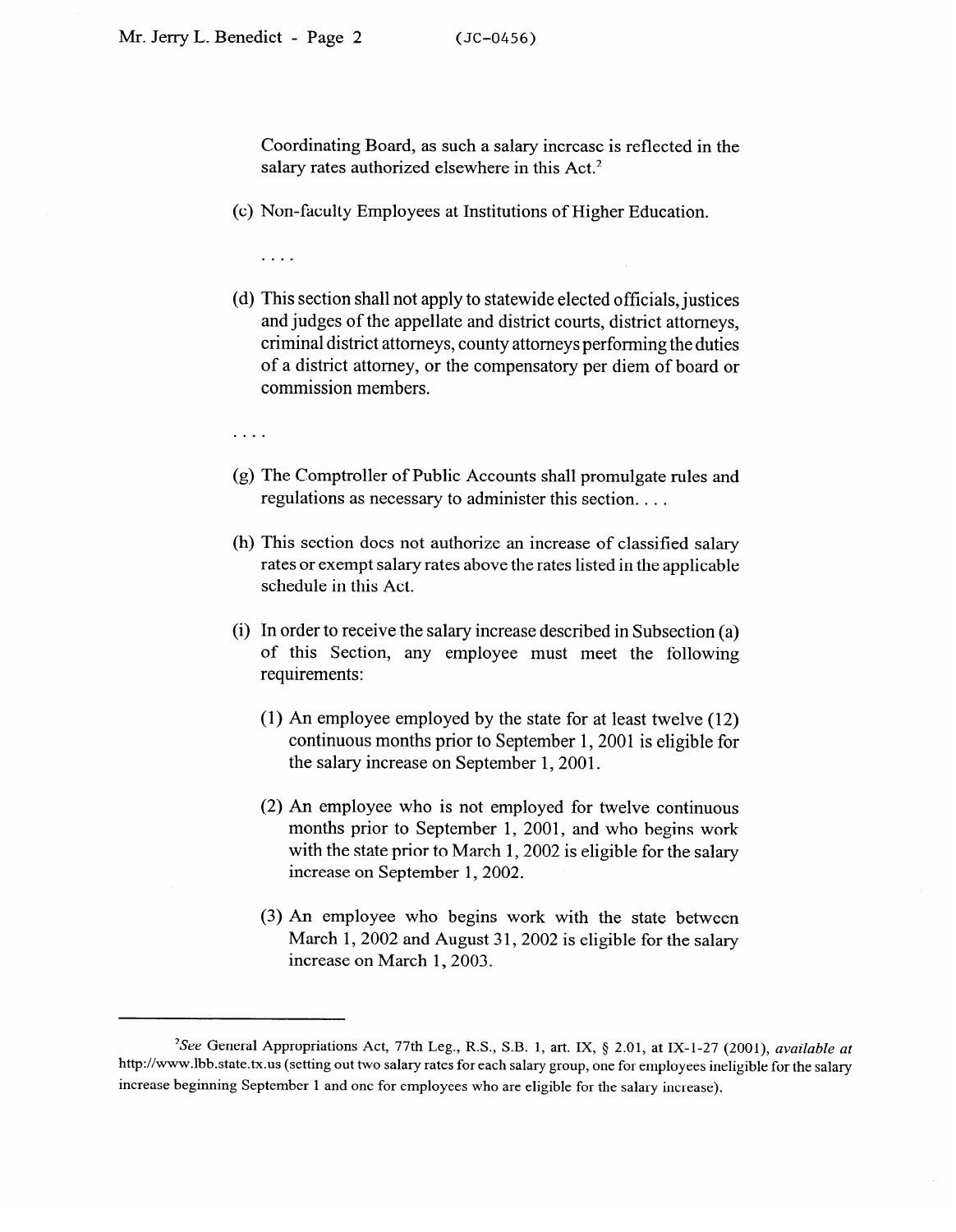. . . .

- (4) [relating to non-faculty employees of institutions of higher education] . . . .
- (k) Funds appropriated in this Section for the salary increase may not be used to fund a salary increase for the following groups: . . . [certain employees at the Texas Department of Criminal Justice

and at the Texas Youth Commission].

General Appropriations Act, 77th Leg., R.S., S.B. 1, art. IX, § 10.12, at IX-76-78 (2001), *available at* http://www.Ibb.state.tx.us (footnote added).

The length of service requirements set out in section 10.12(i) are especially relevant to a person holding a temporary position with the courts, such as a recent law school graduate who serves<br>as a law clerk from September 1 of one year to August 31 of the following year. A person currently as a law clerk from September 1 of one year to August 34 of the following year. A person currently employed on this schedule would not be able to meet the length of service requirements and, accordingly, would not receive the raise, regardless of whether he or she were otherwise qualified<br>for it. To be eligible for the salary increase on September 1, 2001, a state employee must have been employed for at least twelve continuous months before that date, and to be cligible by September 1, 2002, an individual must have begun work with the state prior to March 1, 2002. Id.  $S_{\rm c}$  10.12(3)(1)(2) an individual must have begun work with the state prior to March 1', 2002. *Id.*  $S_{\rm c}$  $\frac{5}{3}$  10.12(i)(1)(2). A cho jour term of employment that begins on September 1 will have ended by the time the person qualifies under either provision.

Section 10.12 appropriates funds to pay a four percent salary increase for state employees with certain exceptions, none of which apply to appellate court briefing attorneys or law clerks. Its provisions reflect statutes governing state employee compensation and refer to other sections of the appropriations act. Particularly relevant to section 10.12 are the Position Classification Act ("Act"). TEX. GOV'T CODE ANN. ch. 654 (Vernon 1994 & Supp. 2002), and part 2, article IX of the General Appropriations Act, which includes provisions relating to the Position Classification Act. We will review these provisions to provide a context for understanding section 10.12. review these provisions to provide a context for understanding section 10.12.

The Position Classification Act is the most important provision governing state employees' compensation, although it is not the only statute authorizing the legislature to provide for the compensation of state employees, including employees of the judiciary, in the appropriations act. See id.  $\S$ § 22.301 (Vernon 1988) (salaries of "the clerks, other officers, and employees of the supreme court, court of criminal appeals, and courts of appeals shall be determined by the legislature in its appropriation acts for the support of the judiciary"); 659.011 (Vernon 1994 & Supp. 2002) ("salaries of all state officers and employees are in the amounts provided by the biennial appropriations act"), 659.012 (providing for minimum salaries for justices of the supreme court, justices and chief justices of the courts of appeals, and judges of district courts).

 $\bar{\mathbf{v}}$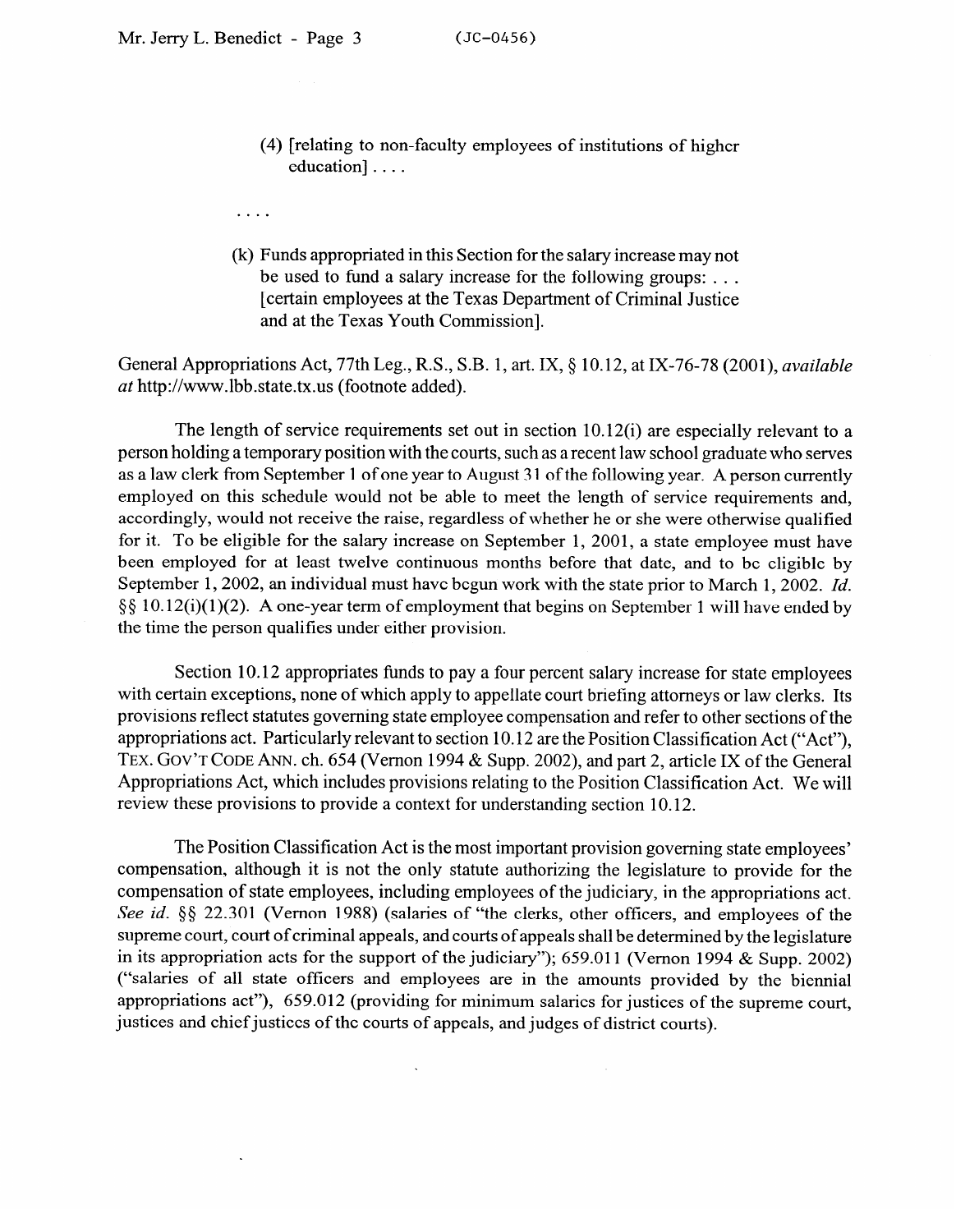The state position classification plan ("plan") established pursuant to the Position Classification Act "provides the salary structure for specified state employments." *Id. § 654.002*  (Vernon 1994). Government Code section 654.011 makes it clear that the position classification plan applies to employments in the judiciary:

> (a) The position classification plan and the salary rates and provisions in the General Appropriations Act apply to all . . . salaried employments in the state departments, agencies, or judicial entities specified in the articles of the General Appropriations Act that appropriate money to:

> > (1) general government agencies;

(2) health and human services agencies;

(3) the judiciary, except for judges, district attorneys, and assistant district attorneys;

(4) public safety and criminal justice agencies; [other classes of state agencies;]

(8) agencies of public education[ .]

*b* 654.01 **d** 

 $\sim$   $\sim$   $\sim$   $\sim$ 

Section 654.012 of the Government Code states that the plan does not apply to certain officers and employees, including a constitutional officer, an elected officer, and an officer appointed by the governor. See id.  $\S 654.012$  (Vernon Supp. 2002). Justices and judges of the state appellate courts and of district courts are elected to office or appointed to a vacancy by the governor. See TEX. CONST. art. V, §§ 2 (Supreme Court Justices); 4 (Court of Criminal Appeals Judges); 6 (Justices of Courts of Appeals); 7 (district judges); 28 (governor fills vacancies in office of judge of state appellate courts and district courts); *see also* art. IV,  $\S$  12 (vacancies in state or district offices to be filled by appointment of the governor). Thus, the salaries of such judges are not governed by the position classification plan. Section 10.12 of article IX, General Appropriations Act, states that these judges are ineligible for the salary increase that it provides. See General Appropriations Act, 77th Leg., R.S., S.B. 1, art. IX, § 10.12(d), at IX-77 (2001), available at http://www.lbb.state.tx.us (section 10.12 does not apply to statewide elected officials, justices and judges of the appellate and district courts); see also TEX. GOV'T CODE ANN. § 659.012 (Vernon Supp. 2002) (providing for judicial salaries). However, employees of the judicial branch are not excepted from the state classification plan by any provision of Government Code chapter 654, nor does section 10.12 make them ineligible for the pay increase it authorizes. Cf. General Appropriations Act, 77th Leg., R.S.,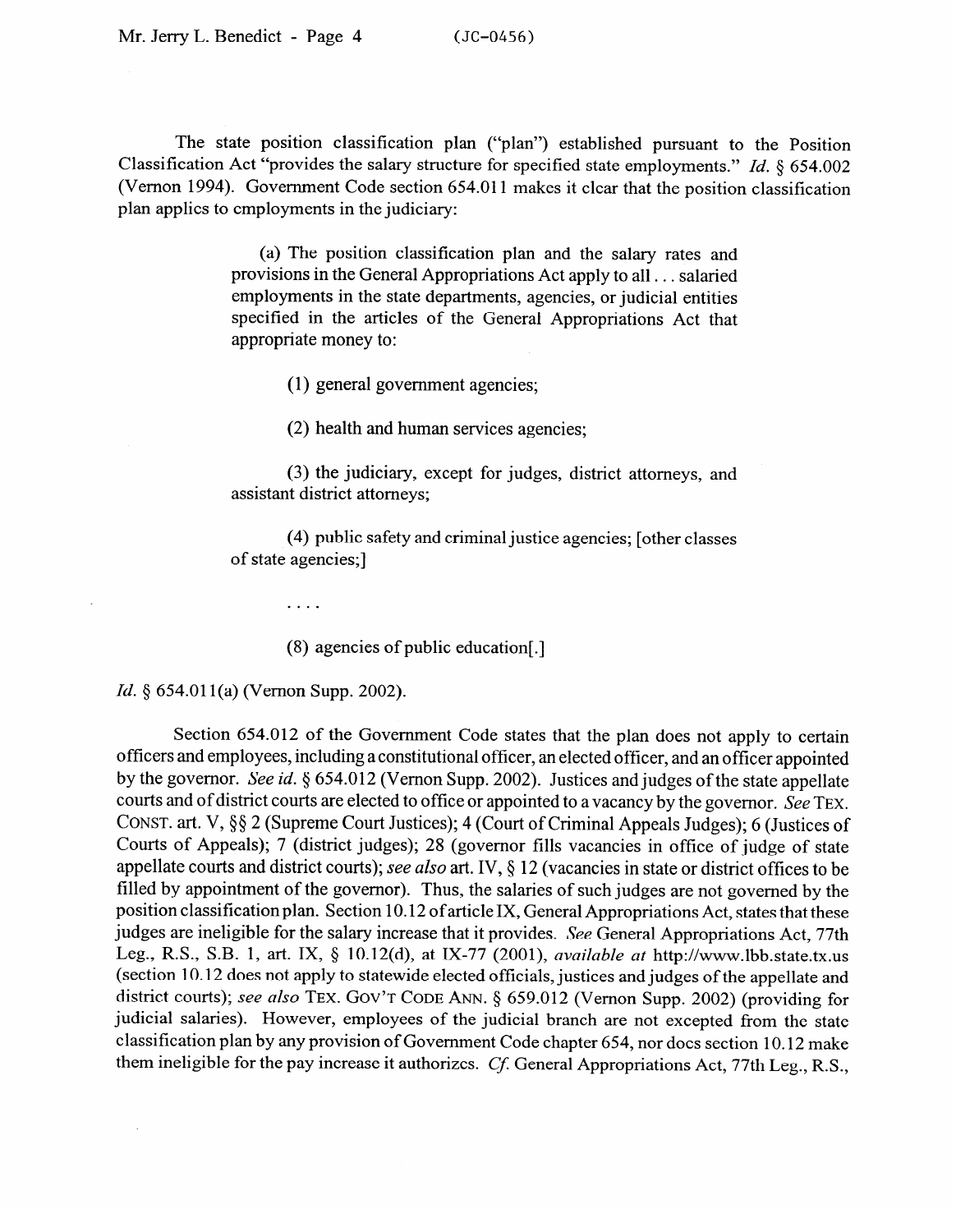S.B. 1, art. IX, 6 10.12(k), at IX-78 (2001), *available at* http://www.lbb.state.tx.us (exception for certain employee groups of Texas Department of Criminal Justice and the Texas Youth Commission).

Section 10.12(b) refers to the appropriation act provisions that implement the state position classification plan. These are found in article IX, part 2 of the General Appropriations Act, which provides in its introductory section:

> Except as otherwise specifically provided in this Act, expenditures of appropriations for the salaries of employees, in classified positions in all affected agencies appropriated funds by this Act [other than certain entities related to education] . . . , are governed by Chapter 654, Government Code (the Position Classification Act), Chapter 659, Government Code, and this section, including the following lists of position classification numbers, position titles, salary group allocations, and rates of pay in classification salary schedules as provided by this Article.

See General Appropriations Act, 77th Leg., R.S., S.B. 1, art. IX, § 2.01, at IX-1 (2001), available *at* http://www.lbb.state.tx.us.

The lists of classified employments in part 2 include positions in the judiciary: Appellate Court Peace Officer, Court Law Clerk, Chief Deputy Clerk, and Clerk of the Court. *Id.* at IX-14. The list also includes employments classified as Attorney I through VI, *id.* at IX-13-14, and information submitted to us shows that persons in the "Attorney" classification are employed by the appellate courts.<sup>3</sup> The appellate court briefing attorneys and law clerks you inquire about are within the article IX, part 2 provisions relating to the position classification plan.

The salary rate tables provide two salaries for each salary group—one for employees not eligible for the salary increase beginning September 1 and one for employees who are eligible for the salary increase. See General Appropriations Act, 77th Leg., R.S., S.B. 1, art. IX, § 2.01, at IX-27 (2001), *available at* http://www.lbb.state.tx.us; see also id. § 10.12(i) at IX-78 (stating eligibility requirements). Thus, part 2 of article IX implements the four percent salary increase authorized by section 10.12(a). Section 10.12(b) appropriates certain amounts of money to the comptroller "to fund a salary increase described in Subsection (a) of this Section for employees of state agencies . . . *as such a salary increase is reflected in the salary rates authorized elsewhere in this*  Act." Id. § 10.12(b) at IX-77 (emphasis added). Because briefing attorneys and law clerks with the

<sup>&</sup>lt;sup>3</sup>See Brief from Honorable Rodney Ellis, Honorable Rob Junell, Texas State Legislature, to Honorable John Cornyn, Texas Attorney General (Oct. 17, 2001) (on file with Opinion Committee) [hereinafter Ellis-Junell brief]; Attachment A (Court Legal Staff Salary and Court Operation Increase: 2002-03); Attachment C (Legislative Budget Board, Issue Docket, Conference Committee on Senate Bill 1, General Appropriations Bill, Article IV - The Judiciary (4/19/2001) at 10) (on file with Opinion Committee).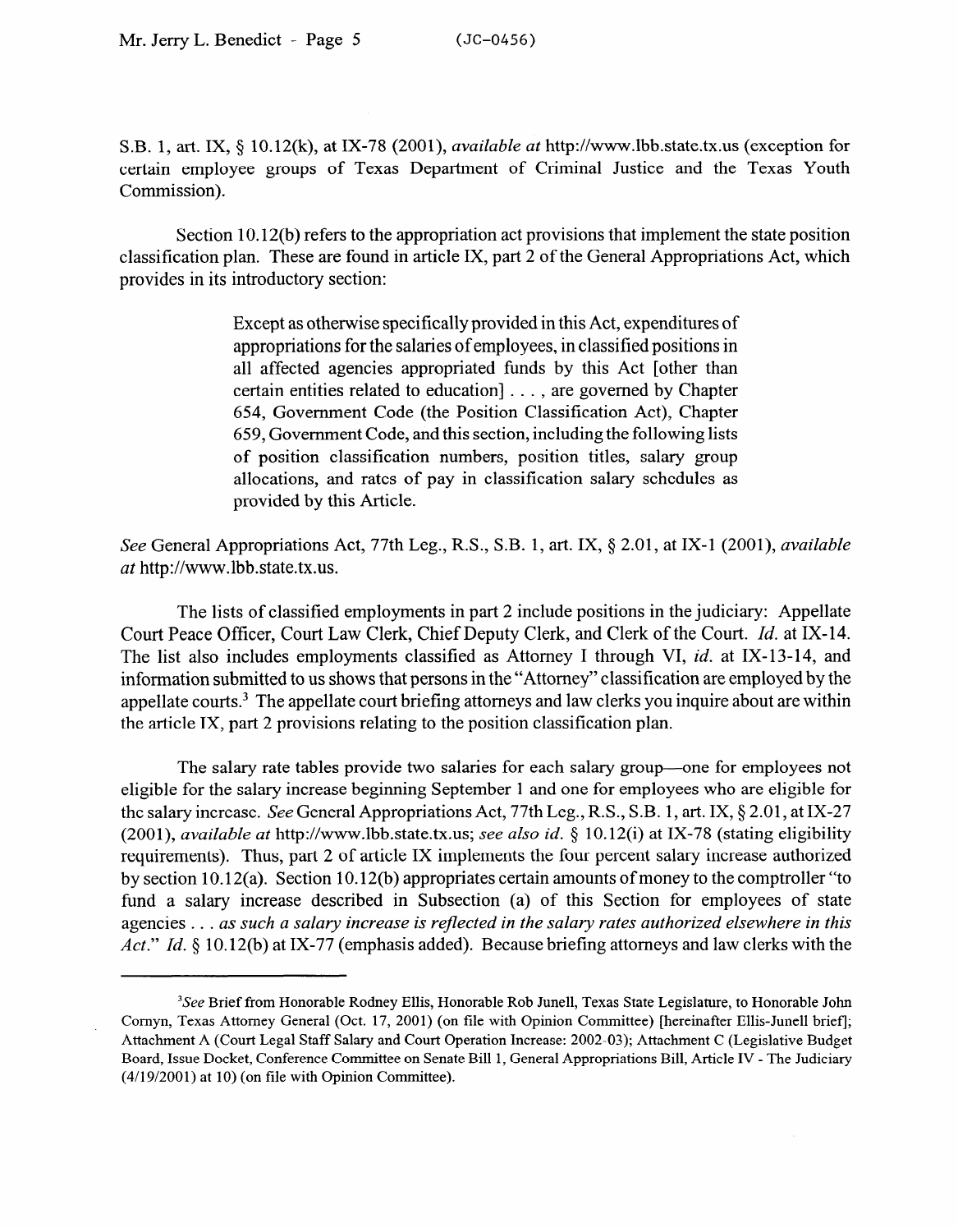appellate courts are included in the position classification lists and salary rate tables found in part 2 of article IX, General Appropriations Act, eligible employees in those positions are entitled to the four percent salary increase authorized by section 10.12 of article IX, General Appropriations Act. To be eligible, a particular briefing attorney or law clerk must, of course, have complied with the continuous service requirement set out in section 10.12(i).

A brief from the Chairman of the Senate Finance Committee and the Chairman of the House Committee on Appropriations states, however, that the legislature did not intend the four percent state employee pay raise to apply to appellate court attorneys and court law clerks, because the funds appropriated to the Texas Supreme Court and Courts of Appeals were intended to include a pay raise for appellate court attorneys and law clerks averaging 13.5 percent.<sup>4</sup> These court employees were to receive a "targeted"<sup>5</sup> pay raise rather than the general state employee pay raise authorized by to receive a "targeted" pay raise rather than the general state employee pay raise authorized by section 10.12, and the anticipated pay raise was included in the appropriations made to the appellate courts. These are "block grant" appropriations, which appropriate funds to each court for one or two<br>broad purposes. See General Appropriations Act, 77th Leg., R.S., S.B. 1, art. IV, at IV-1 (2001), available at http://www.lbb.state.tx.us (appropriations to Texas Supreme Court for "Appellate Court Operations" and "Basic Civil Legal Services"); IV-4-11 (2001) (total appropriation to each court of appeals was for "Appellate Court Operations"). The brief informs us that "[t]he block grants for the courts of appeal all included a specific amount of money to be used by the chief justices in their discretion to award above average pay raises instead of the four [percent] appropriated to all other non-targeted state employees,"<sup>6</sup> and that "[t]he Legislature has always given the courts, as a separate branch of government, more leeway in overseeing their budgets than other state agencies."<sup>7</sup> The  $\frac{1}{2}$  control of government, more leads to go versee in our state agencies. The control of the state agencies. The appropriate the court of the courts did not identify an amount of money allocated to salaries or raises for appellate court attorneys and law clerks.

Documentation accompanying the brief indicates that pay raises for appellate court attorneys and law clerks were considered in determining the appropriations for each appellate court,<sup>8</sup> but this kind of detail is not found in the text of the appropriation act itself. The General Appropriations Act provides in section 6.05 of article IX that, "[i]n the event an agency cannot determine legislative purpose from the pattern of appropriations, the agency shall seek to determine that purpose from the proceedings of the legislative committees responsible for proposing appropriations for this state." General Appropriations Act, 77th Leg., R.S., S.B. 1, art. IX, § 6.05 at IX-39 (2001), available at General Appropriations Active Active Act, 77th Leg. 2014. Active *Median Actyliandor* 6.8 W 3d 278 284.

http:llwww.lbb.state.tx.us; see *also Fleming Foods of Tex., Inc. v. Rylander, 6* S.W.3d 278, 284

<sup>6</sup>Ellis-Junell brief, at 5.

<sup>8</sup>See Ellis-Junell brief, Attachment A.

<sup>&</sup>lt;sup>4</sup>See Ellis-Junell brief, at 2.

specific agency or employees in a particular job classification.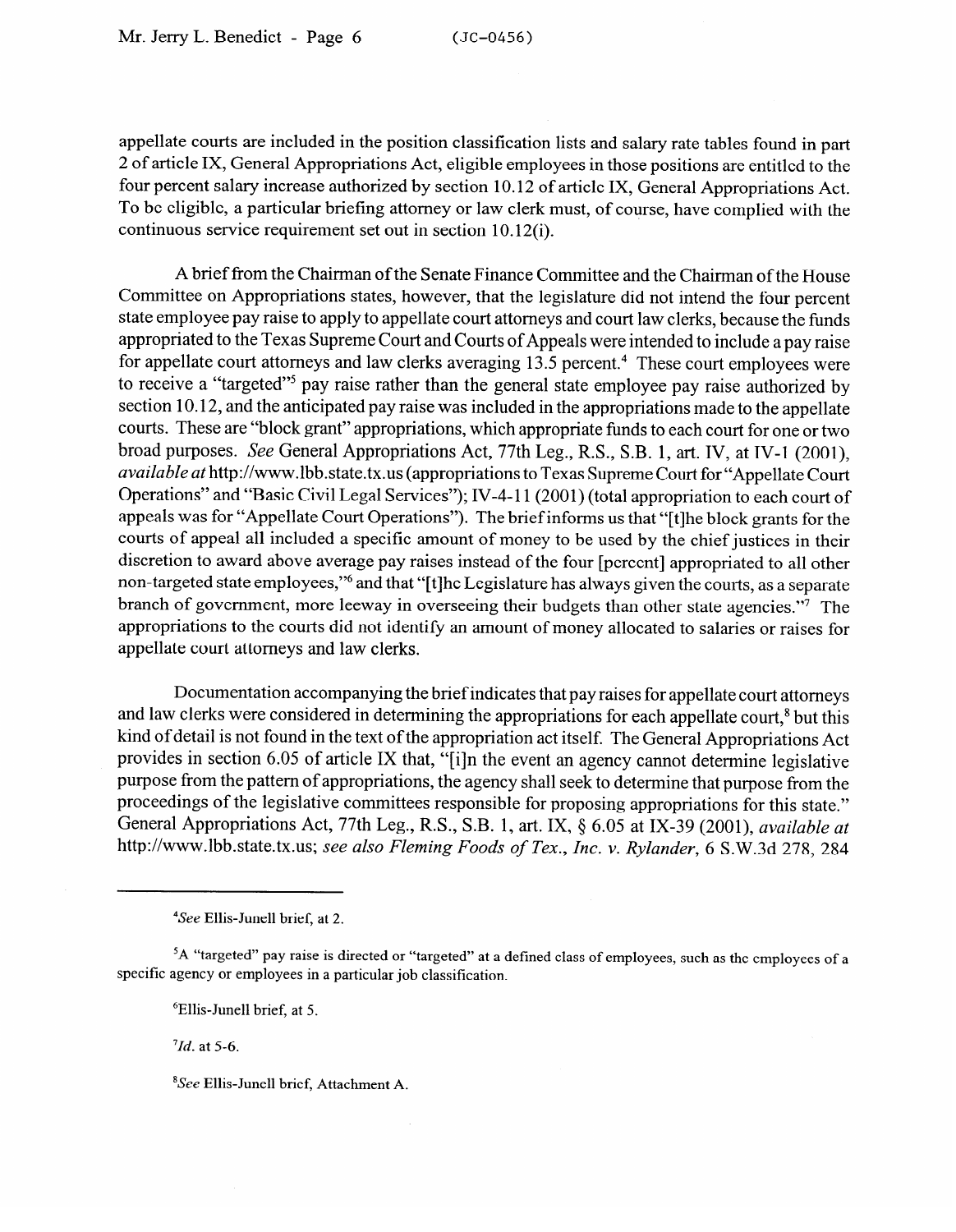(Tex. 1999) (where statute is unambiguous, plain-meaning rule applies). We have determined a legislative purpose from the pattern of appropriations that implements the Position Classification Act, the general law that "provides the salary structure for specified state employments." TEX. GOV'T CODE ANN. § 654.002 (Vernon 1994). Accordingly, we may not rely on information from the legislative committee proceedings to depart from our conclusion based on the language of the General Appropriations Act.